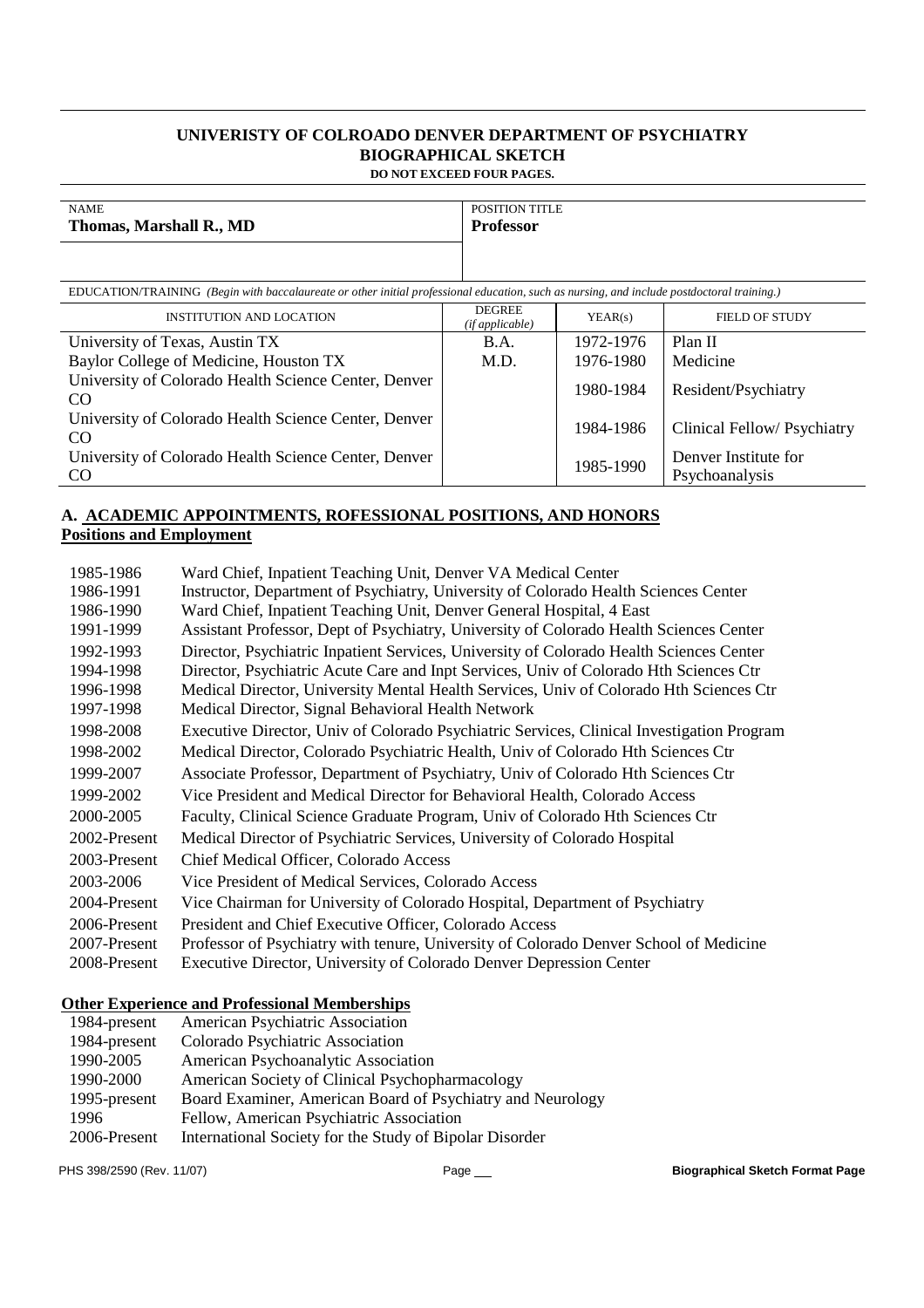## **Honors**

| 1980 | Departmental Award for Outstanding Achievement in Psychiatry, Baylor SOM                  |
|------|-------------------------------------------------------------------------------------------|
| 1984 | Gold Apple Teaching Award, University of Colorado Health Sciences Center                  |
| 1996 | Young Investigators Research Symposium on Mental Health Services Research, APA            |
| 2000 | Outstanding Research Mentor Award, University of Colorado Health Sciences Center Clinical |
|      | Science Graduate Program                                                                  |
| 2005 | Jay Scully Teaching Award, University of Colorado Denver Health Science Center            |
| 2006 | Katharine Reed Cummings Award, Colorado Organization for Program Evaluation               |

## **B. TEACHING ACTIVITIES**

| 2006-present | Lecturer, Medical Student, Applied Clinical Pharmacology Course                        |
|--------------|----------------------------------------------------------------------------------------|
| 2002-present | Course Coordinator and lecturer, PGY-IV Public and Administrative Psychiatry Course    |
| 1990-2004    | Instructor, Psychopharmacology Course, PGY-III, University of Colorado Health Sciences |
|              | Center (UCHSC)                                                                         |
| 1992-1999    | Course Coordinator, Denver Psychoanalytic Institute, Course on<br>Psychobiology and    |
|              | Psychosomatics                                                                         |
| 1994-1998    | Course Coordinator, Managed Care Course, PGY-II Residents, UCHSC                       |
| 1992-1995    | Instructor, Psychopharmacology Course, University of Denver                            |
| 1992-1993    | Co-Instructor, Denver Psychoanalytic Institute, Case Conference                        |
| 1989-1994    | Instructor, Development Course, PGY-II Residents, UCHSC                                |
| 1985-1990    | Instructor, Hospital Psychiatry Course, PGY-II Residents, UCHSC                        |

# **C. CLINICAL ACTIVITIES**

See Section A.

In addition:

1984-1995 Inpatient psychiatric practice

1984-present Outpatient medical psychotherapy and consultation practice

## **D. SCHOLARSHIP AND PUBLICATIONS**

(Publications selected from 31 peer-reviewed publications)

- 1. Barry CL, Thomas MR. Economic grand rounds: improving the quality of depression care in Medicaid. *Psychiatr Serv.* Oct 2005;56(10):1193-1195.
- 2. Dubovsky SL, Buzan R, Thomas M, Kassner C, Cullum CM. Nicardipine improves the antidepressant action of ECT but does not improve cognition. *J Ect.* Mar 2001;17(1):3-10.
- 3. Dubovsky SL, Thomas M. Psychotic depression: advances in conceptualization and treatment. *Hosp Community Psychiatry.* Dec 1992;43(12):1189-1198.
- 4. Dubovsky SL, Thomas M. Beyond specificity: effects of serotonin and serotonergic treatments on psychobiological dysfunction. *J Psychosom Res.* May 1995;39(4):429-444.
- 5. Dubovsky SL, Thomas M. Tardive dyskinesia associated with fluoxetine. *Psychiatr Serv.* Sep 1996;47(9):991-993.
- 6. Dubovsky SLM, Thomas MM. Approaches to the Treatment of Refractory Depression. *Journal of Practical Psychiatry & Behavioral Health.* 1996;2(1):14-22.
- 7. Frances A, Thomas MR, Thompson TL, 2nd. A quadriplegic patient with borderline personality disorder. *Hosp Community Psychiatry.* May 1985;36(5):463-464, 474.
- 8. Giese AA, Thomas MR. Dissociative symptoms in psychotic mood disorders: An example of symptom nonspecificity. *Psychiatry: Interpersonal & Biological Processes.* Spring 1997;60(1):60.
- 9. Kilbourne AM, McGinnis GF, Belnap BH, Klinkman M, Thomas M. The role of clinical information technology in depression care management. *Adm Policy Ment Health.* Jan 2006;33(1):54-64.
- 10. Kilbourne AM, McGinnis GF, Belnap BH, Klinkman M, Thomas M. The role of clinical information technology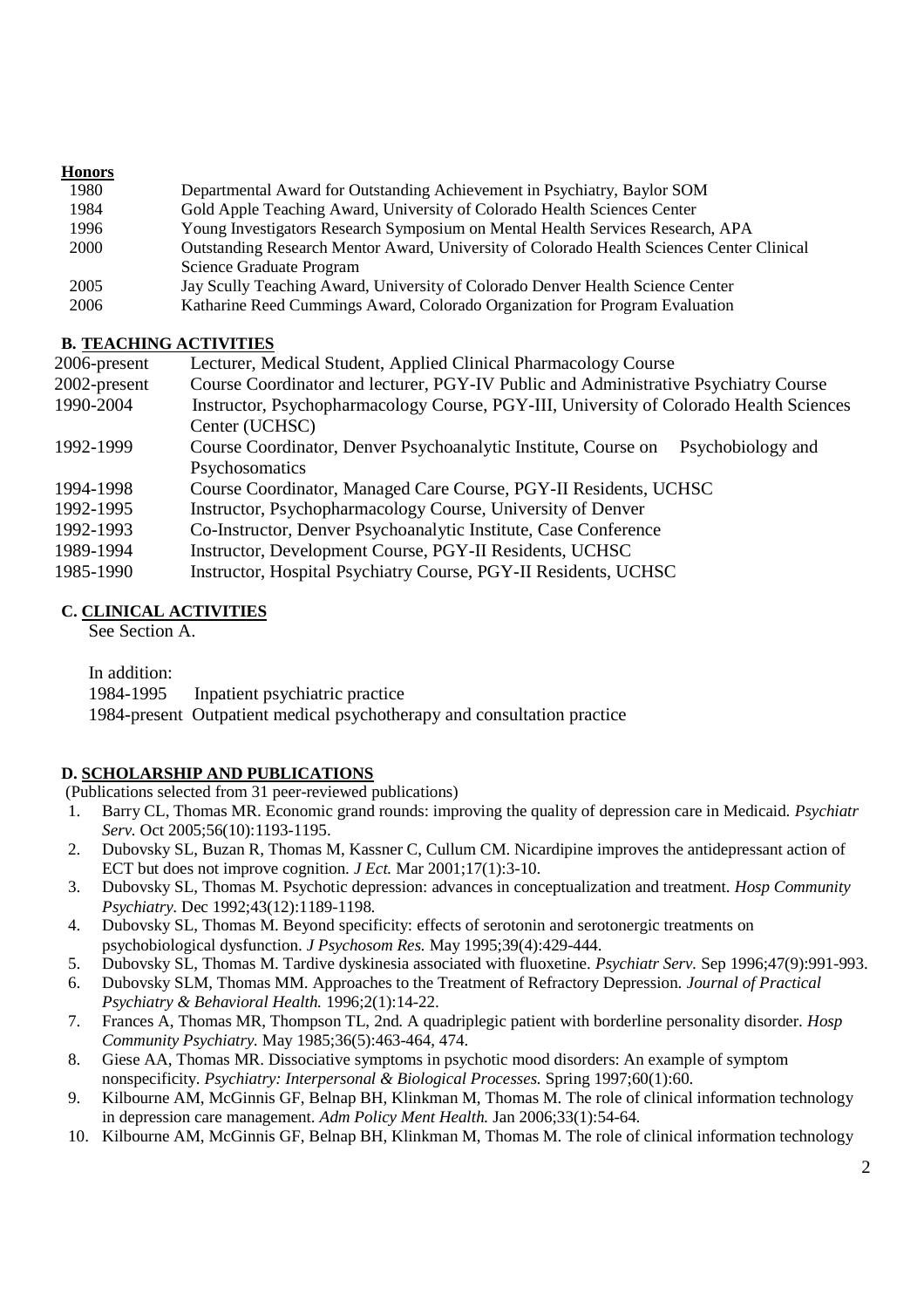in depression care management. *Adm Policy Ment Health.* Jan 2006;33(1):54-64.

- 11. Morris CD, Miklowitz DJ, Wisniewski SR, Giese AA, Thomas MR, Allen MH. Care satisfaction, hope, and life functioning among adults with bipolar disorder: data from the first 1000 participants in the Systematic Treatment Enhancement Program. *Comprehensive Psychiatry.* 2005;46(2):98-104.
- 12. Schneck CD, Miklowitz DJ, Calabrese JR, et al. Phenomenology of rapid-cycling bipolar disorder: data from the first 500 participants in the Systematic Treatment Enhancement Program. *Am J Psychiatry.* Oct 2004;161(10):1902-1908.
- 13. Schneck CD, Thomas MR, Gundersen D. Sexual side effects associated with valproate. *J Clin Psychopharmacol.* Oct 2002;22(5):532-534.
- 14. Thomas MR, Dubovsky SL, Cox-Young B. Impact of external versus internal case managers on hospital utilization. *Psychiatr Serv.* Jun 1996;47(6):593-595.
- 15. Thomas MR, Fryer GE, Rosenberg SA, Kassner C, Dubovsky SL, Shore JH. Examining the link between highvolume providers and shorter inpatient stays. *Psychiatr Serv.* November 1, 1997 1997;48(11):1396-1398.
- 16. Thomas MR, Kassner CT, Fryer GE, Giese AA, Rosenberg SA, Dubovsky SL. Impact of shorter lengths of stay on status at discharge in bipolar mania. *Ann Clin Psychiatry.* Sep 1997;9(3):139-143.
- 17. Thomas MR, Rosenberg SA, Giese AA, Fryer GE, Dubovsky SL, Shore JH. Shortening length of stay without increasing recidivism on a university- affiliated inpatient unit. *Psychiatr Serv.* September 1, 1996 1996;47(9):996- 998.
- 18. Thomas MR, Stoyva J, Rosenberg SA, et al. Selection bias in an inpatient outcomes monitoring project. *Gen Hosp Psychiatry.* Jan 1997;19(1):56-61.
- 19. Thomas MR, Waxmonsky JA, Gabow PA, Flanders-McGinnis G, Socherman R, Rost K. Prevalence of Psychiatric Disorders and Costs of Care Among Adult Enrollees in a Medicaid HMO. *Psychiatr Serv.* November 1, 2005 2005;56(11):1394-1401.
- 20. Thomas MR, Waxmonsky JA, McGinnis GF, Barry CL. Realigning clinical and economic incentives to support depression management within a medicaid population: the Colorado access experience. *Adm Policy Ment Health.* Jan 2006;33(1):26-33.
- 21. Thompson TL, 2nd, Thomas MR. Teaching psychiatry to primary care internists. *Gen Hosp Psychiatry.* Jul 1985;7(3):210-213.
- 22. Thompson TL, 2nd, Thomas MR. Depression: medical interface with psychiatry and treatment advances. *J Clin Psychiatry.* Oct 1986;47 Suppl:31-38.
- 23. Waxmonsky JA, Thomas MR, Miklowitz DJ, et al. Prevalence and correlates of tobacco use in bipolar disorder: data from the first 2000 participants in the Systematic Treatment Enhancement Program. *General Hospital Psychiatry.* 2005;27(5):321-328.
- 24. Thomas, MR, Waxmonsky J, McGinnis MSPH GF, Barry CL: Making the Business Care for Depression Care Management within a Medicaid Population: The Colorado Access Experience. APMH Vol 33(1) Jan 2006, 26-33

## **E. GRANTS AND CONTRACTS**

## **ACTIVE**

National Institute of Mental Health: R01 MH 079994-01 (Amy Kilbourne, Ph.D., MPH) 10/1/08-9/30/13 Implementing Chronic Care Management for Bipolar Disorder. (\$656,000) This 5 year study will investigate the impact of tailoring the Life Goals Collaborative Care Program on implementation in community mental health centers. Role: Site Principle Investigator

The Colorado Health Foundation 12/08-12/11 Promoting Resources for Integrated Care and Recovery (\$750,684). Role: Primary Investigator

National Cancer Institute: 3U01CA114604-03S2 5/1/08-ongoing Targeting Tobacco Cessation Interventions for Latinos/as with Depression. (\$77,000)